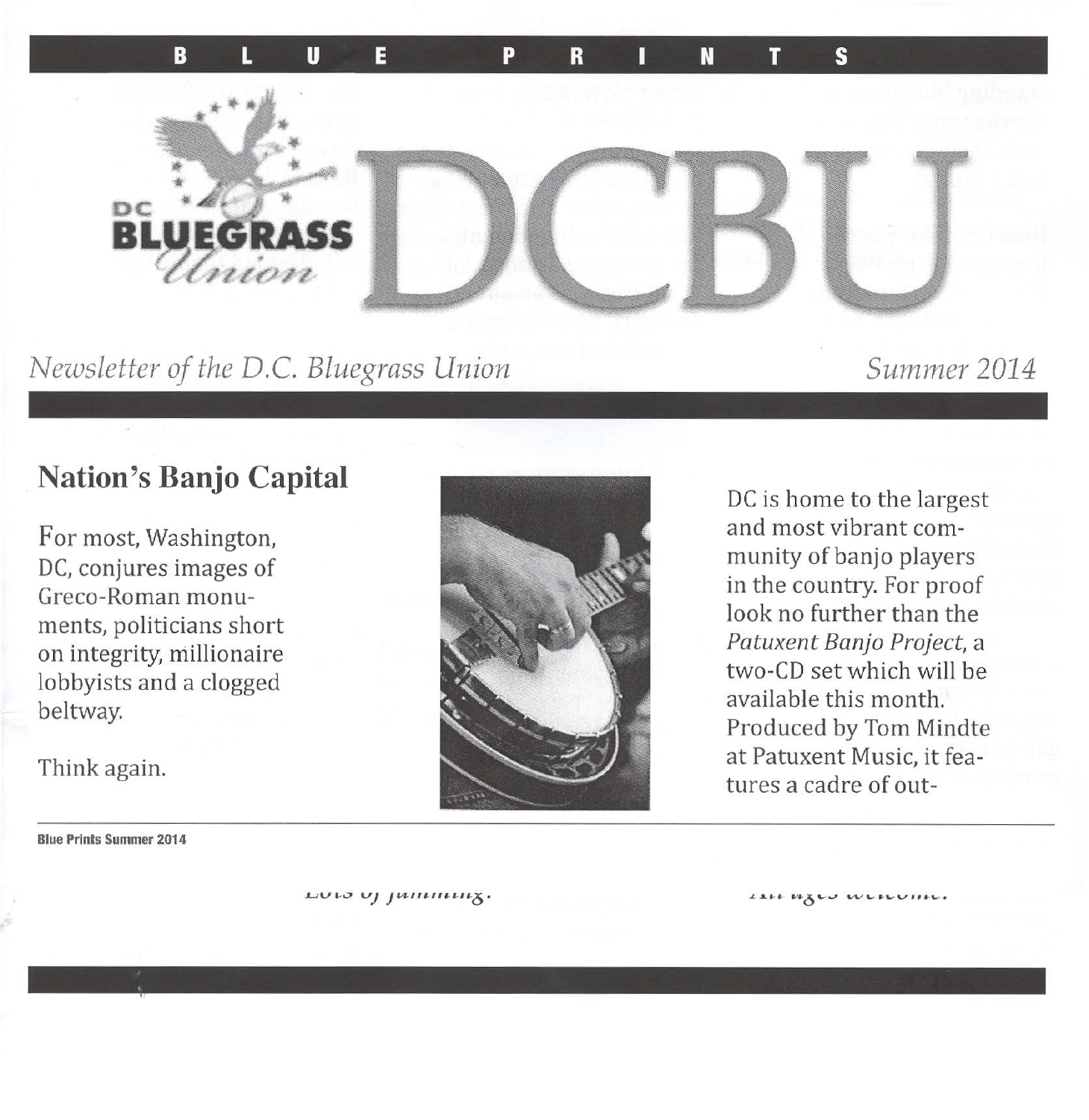standing bluegrass and clawhammer players all with deep ties to the nation's capital.

How is all this possible? It starts during World War II, when hundreds of thousands of southerners flooded the DC area to work in the war effort. They brought their banjos, fiddles, mandolins, guitars and basses with them and in short order infused the region with a new "country music" sound. Roadhouses around the beltway featured bluegrass and like-minded music seven nights a week.

The level of musicianship grew quickly as an elite cadre of players including Buzz Busby, Scotty Stoneman, Smitty Irvin, Earl Taylor, Benny and Vallie Cain and Walter Hensley became regular entertainers in the DC/Baltimore region. And whether it was in the water or just a happy turn of fate, we produced first-rate banjo players almost by the hour.

*A* couple of years *ago,*  banjoist and good friend Mark Delaney and I began musing about the number of sterling five-

string players that have hailed from the Washington region - and how many are still here but getting older. In that mutual light-bulb moment, the *concept* was born. What began as an effort to record and document a handful of banjo pia-



neers and current professional players grew to encompass 41 pickers in all.

It's an impressive group that includes elders Bill Emerson, Eddie Adcock, Don Bryant, Bill Blackburn, Pete Kuykendall, and Rani Stoneman but also some of the very best next-generation three-finger players like IBMA banjoist of the year Mike Munford, Tom Adams, Chris Warner,

Murphy Henry, Mark Delaney, Dick Smith and clawhammer masters Reed Martin, Cathy Fink, Stephen Wade, Mark Schatz, Paul Brown and wunderkind Victor Furtado.

"The idea for the project came to mind when I started touring. I met so many people who had no idea that Washington, DC, had a bluegrass scene at all -- let alone this area's contributions to the music over the years," said Delaney.

There are plenty of marvelous DC banjoists on the album you've likely never heard of- and that's what makes the project so unique. It's a great opportunity to hear lesser heralded but outstanding pickers like Gina Clowes, Casey Henry, Brennen Ernst, Fred Geiger, Scott Walker and Tommy Neal.

I would argue that there is no other place in the United States that could lay claim to the quantity and quality of banjo players that make the DC region their home. Neither Nashville, Tenn., nor Asheville, NC, neither Roanoke nor Galax, VA.